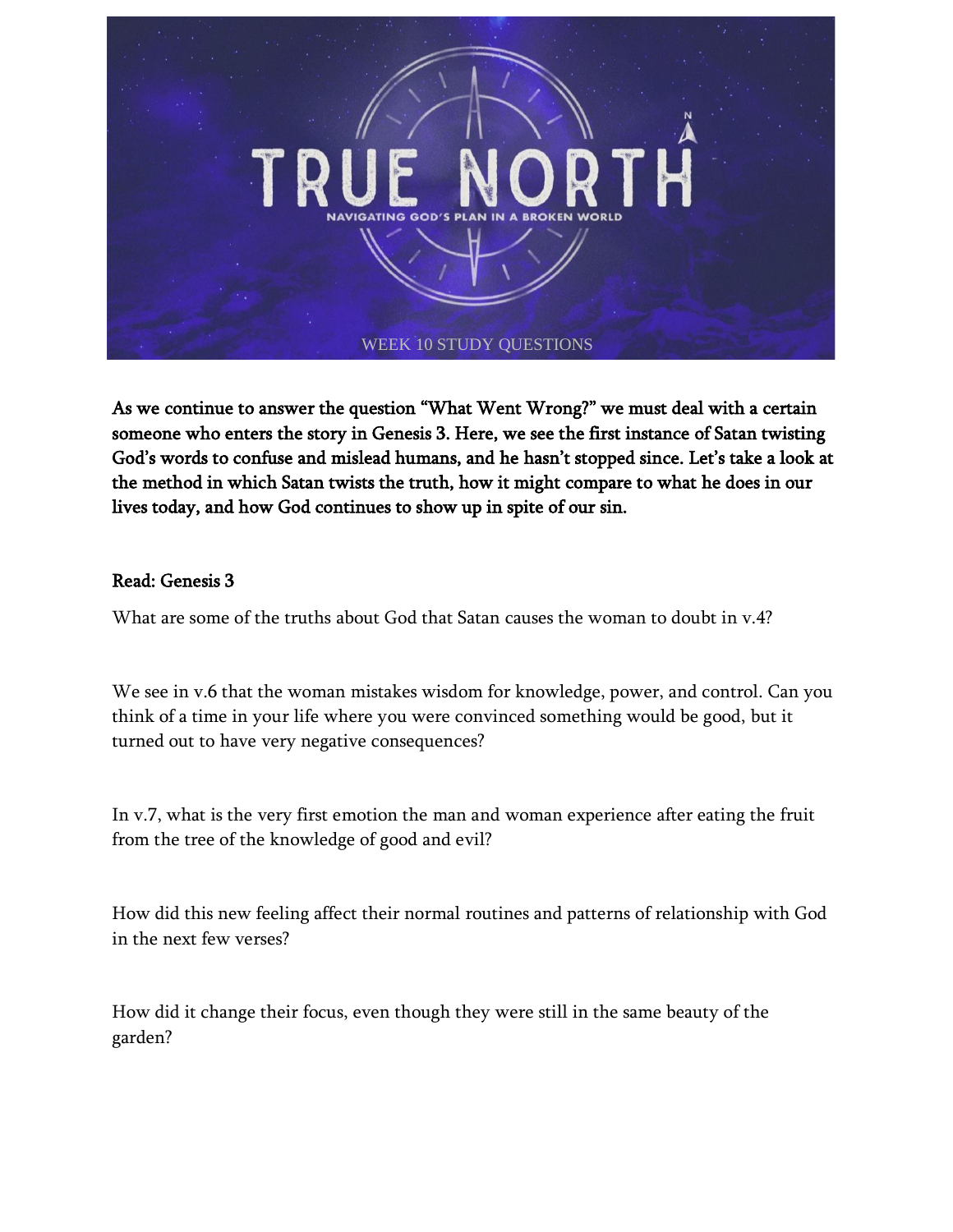Having full knowledge of what had happened, God, in his kindness, still offers them the opportunity to confess what they had done, an opportunity to take steps to repair their broken relationship. And yet, the man and woman, in their shame, both deflect responsibility. Maybe you have experienced this- maybe as a kid you did something wrong, but when caught, tried to maintain innocence and place blame on someone else. And parents have to decide what to do when they catch their child doing something against the rules.

How might God have felt during the interaction with the man and woman in v.8-13?

Through the remainder of the chapter, we see the consequences of Adam and Eve's sin, and God's kindness in the midst of their consequences.

At first glance, God blocking the way to the tree of life appears to be part of the punishment, but upon closer inspection, how might this action have been representative of God's kindness?

## Make it personal:

What lies have you believed in your life that you now see was Satan twisting your perception of God's perfect provision?

How has shame created distance between you and your Creator?

What would it be like to answer God honestly when he asks:

-Where are you?

-Who told you that?

-What is it that you have done?

When we imagine a untrustworthy person asking these questions, they can seem accusatory and harsh. But coming from the lips of a loving and trustworthy God, they are actually questions that can help lead us to transformation.